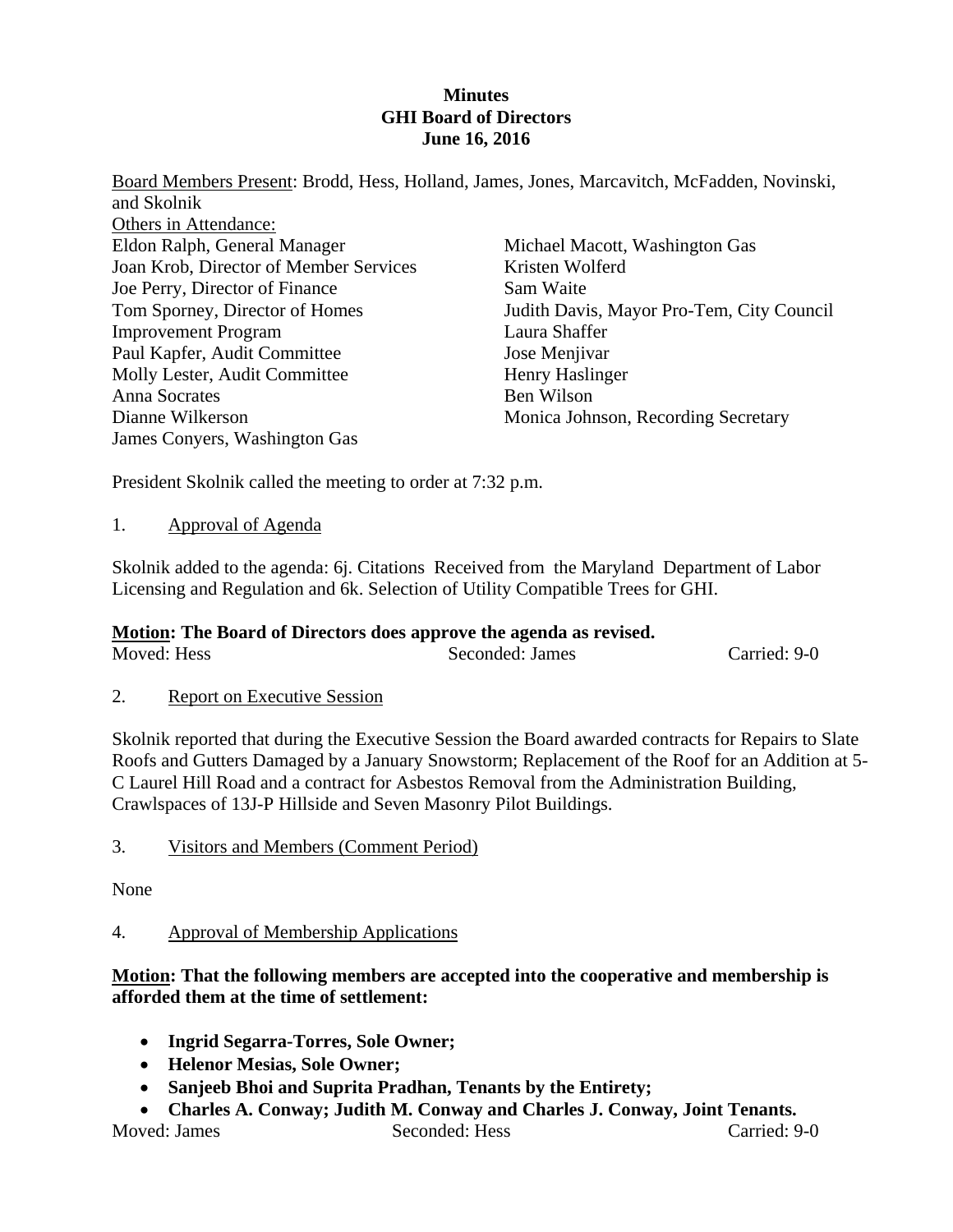## **Motion: That the Board of Directors approve the following Mutual Ownership Contract change:**

 **Matthew W. Schutz and Courtney S. Schutz, Tenants by the Entirety changed to Matthew W. Schutz, Sole Owner.** 

Moved: James Seconded: Hess Carried: 9-0

## 5. Committee Reports

Homes Improvement Program – Sporney reported that a third siding crew was added to start work at 22 Hillside. Sporney stated to date, 48 windows have been installed at 15% completed; siding installed on 14 units 7% completed; baseboard heaters installed in 32 units 10% completed; split systems installed in 7 units 15% completed.

Buildings Committee – Skolnik mentioned that the next Buildings meeting is specifically an invitation for all of the Pilot Home members who were involved in the Pilot Program to come and give us their final thoughts and to be congratulated and thanked.

Legislative Government Affairs Committee – Marcavitch reported that the committee met on June  $14<sup>th</sup>$  and was able to absorb the discussion that the Board had with City Council, agreed that more information was needed, and that the Board would be briefed on what is currently happening with the zoning process.

- 6. For Action or Discussion
- 6a. Approval of Minutes: May 19, 2016.

**Motion: I move that the Board of Directors approve the minutes for the May 19, 2016 meeting.** Moved: James Seconded: Hess Carried: 7-0-2 Abstained: Jones, McFadden

## 6b. Letter of Intent from Washington Gas

Ralph reported that Mr. James Conyers, Neighborhood Conversions Account Manager of Washington Gas Inc., contacted him to explore GHI's interest in having Washington Gas extend its gas mains to provide gas for heating GHI's homes. On March 1, 2016, Mr. Conyers and Mr. Mike Pieno, Mid-Atlantic Regional Manager of Rinnai America Corporation, met with staff and Board members to further discuss Washington Gas' initiative. An email was sent on April 7<sup>th</sup>, which proposed the following:

- a) Washington Gas would extend its gas mains throughout our community if GHI made a commitment to install 1600 gas hot water heaters, and 600 members utilized gas heating appliances over a five year period after the construction of the gas mains was completed.
- b) Rinnai would install 1 water heater V65I, 3 EX11 heaters, and 1 EX08 heater in two pilot units at 23 Ct Ridge which are currently accessible to gas. If GHI did not fulfil its commitment as described in a) above, we would be assessed charges in the amount of \$265.00 for each water heater, \$395 for each EX11 heater and \$330 for each EX08 heater.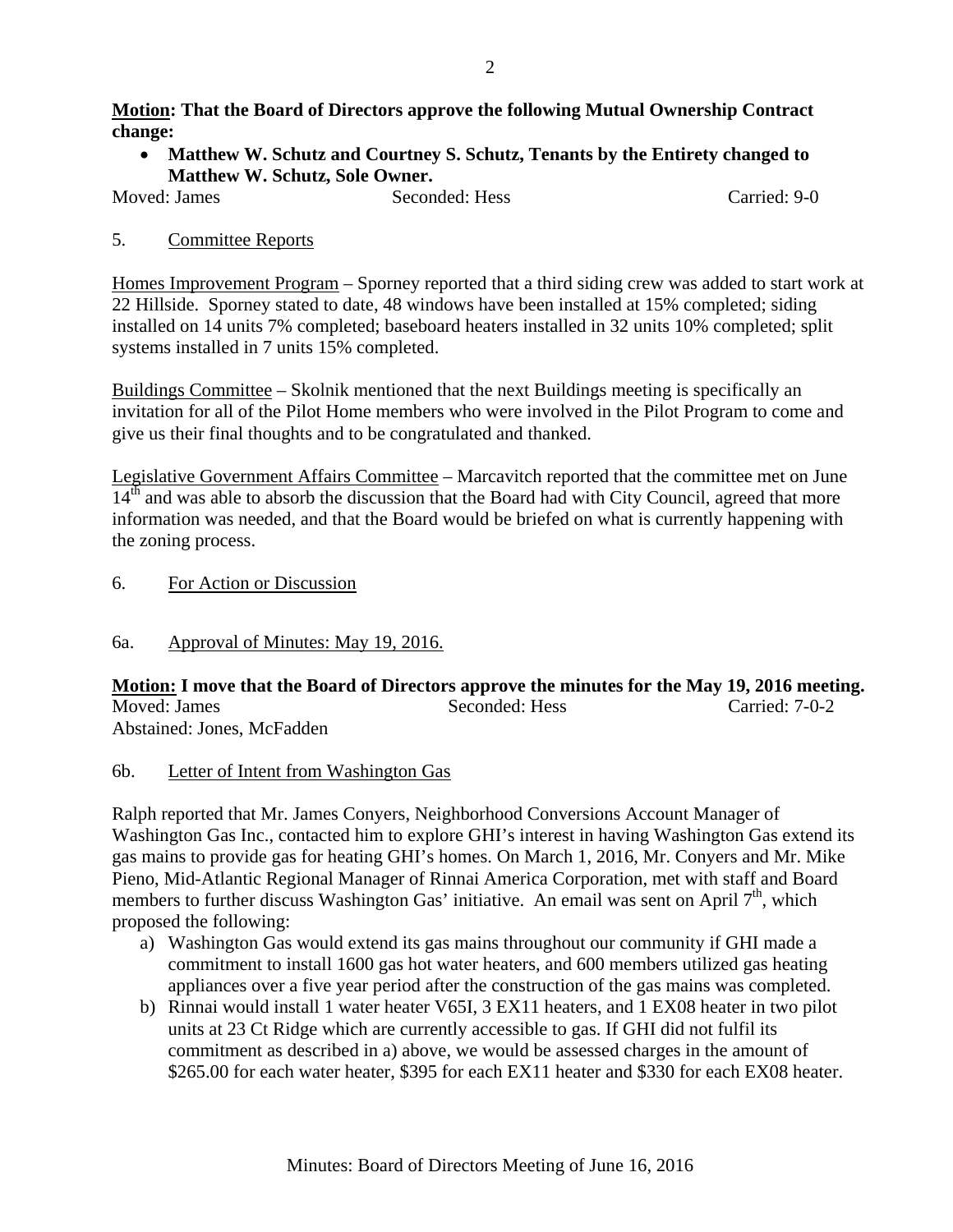Staff requested Washington Gas to submit a Letter of Intent. The preliminary non-binding letter of intent includes the terms that were specified in Mr. Convers' April  $7<sup>th</sup>$  email, and in addition states the following:

- a) Washington Gas will extend its existing gas main by approximately 34,000 feet to service the GHI community and envisages a construction completion date of no more than three years following the signing of definitive agreements.
- b) As per standard practices approved by the Maryland State Commission, Washington Gas is permitted to absorb a certain amount of capital costs that are required to serve a customer. Any costs beyond the revenues generated from projected usage must be covered by the customer. Hence GHI (the customer), would have to contribute \$300,500 if we do not install the agreed upon number of hot water heaters and heating appliances within a 5-year period after construction of the gas mains. This amount must be paid in advance of the project and will be waived, should Washington Gas and GHI come to an agreement on the number of gas appliances to be installed.

Mr. Conyers and Mr. Macott addressed the Board and members in attendance. A very lengthy discussion followed with questions posed by several Board members.

# **By Consensus: To develop a Task Force and to survey the membership to consider having Washington Gas extend its gas mains to provide gas for heating GHI's homes.**

## 6c. Certification of Yard Lines: 22A-H Hillside Road

The Yard Line Committee is recommending that the Board certify yard plats for 22 A-H Hillside Road that the committee prepared. Staff submitted the recommended yard plats to the pertinent members for comment and did not receive any adverse feedback.

**Motion: I move that the Board of Directors certify yard plats for 22 A-H Hillside as presented.**  Moved: James Seconded: Hess Carried: 8-0 McFadden was not in the room during the vote.

## 6d. Recommendation re: Oversized Shed at 13-F Hillside Road

Ralph reported that he met with Mr. Menjivar on June  $7<sup>th</sup>$  and reached an agreement whereby GHI staff would remove the oversized shed and construct a new 63 sq. ft. located near the rear fenceline of the gardenside yard.

**Motion: I move that the Board of Directors direct the Manager to issue a revised permit to the member of 13-F Hillside for the construction of a shed not exceeding 63 square feet in the gardenside yard and to provide resources including labor and materials (without cost to the member) for removal of the oversized 11' wide x10' deep x10' high shed and the construction of a new permitted shed.** 

Moved: Hess Seconded: Jones Carried: 9-0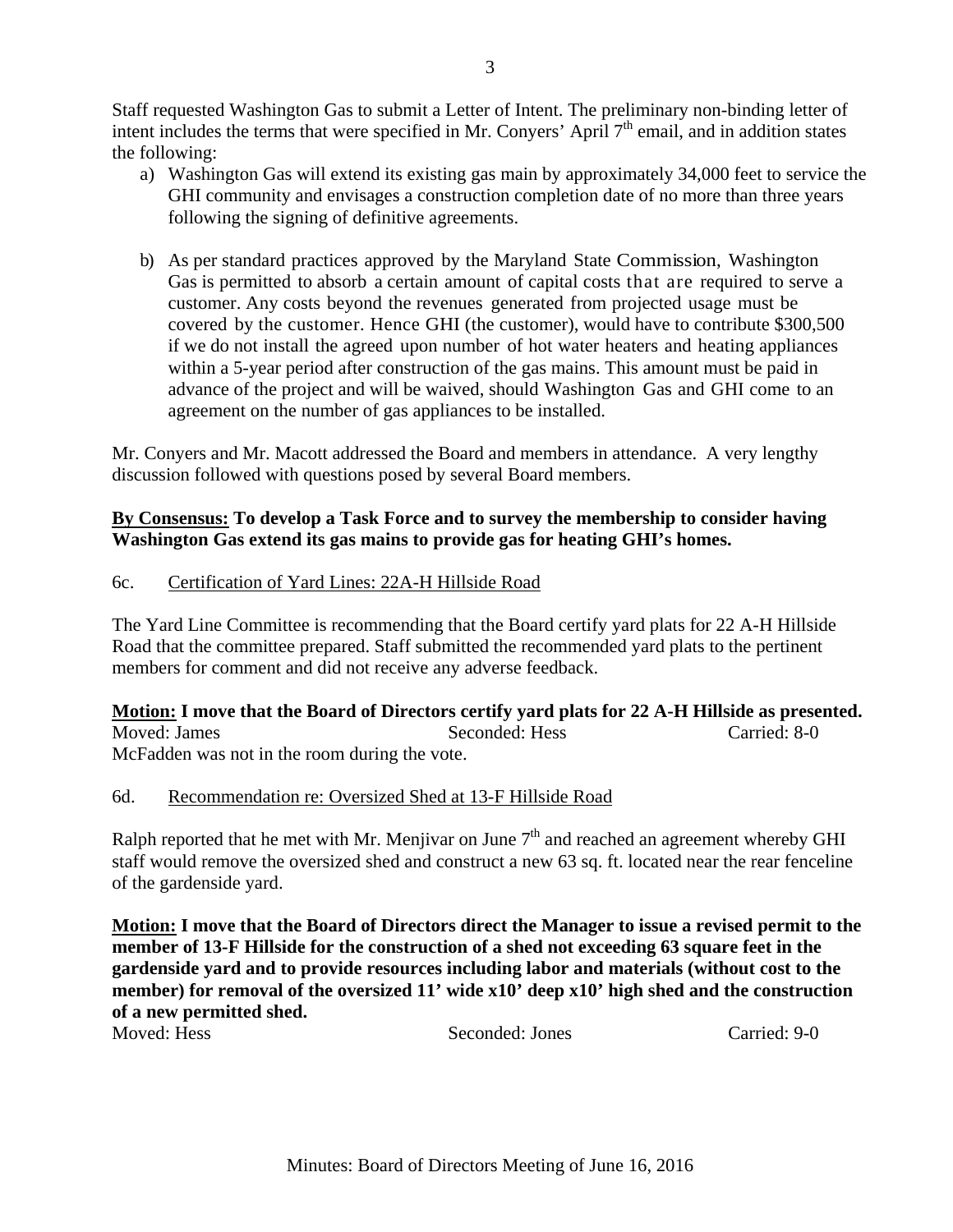## 6e. Estimated Costs for Remediating Asbestos Materials in the Crawlspaces of Masonry Buildings

Four months ago, staff discovered that the contractor GHI hired in 1985 to remove asbestos insulation from the boilers and heating pipes in the crawlspaces of our masonry homes, hid much of the materials in the alcoves underneath the concrete porch stoops, instead of properly disposing of them at an approved hazardous waste landfill. Following this discovery, staff inspected all 135 rows of masonry units, revealing the presence of asbestos insulation in some (not all) porch foundation alcoves of 117 buildings. Asbestos debris is present on the boilers of most of the 135 buildings.

Staff recently hired an industrial hygiene firm to prepare specifications for the remediation of the asbestos insulation materials. Those specifications were sent to three contractors.

The estimated costs that the industrial hygiene firm would charge for supervising the asbestos remediation, conducting air sampling, producing reports and ensuring that the work is performed in accordance with federal, state, and local regulations are also included in the bid summary spreadsheet. Those costs vary, depending on the quantity of shifts that each remediation contractor would take to complete the work. A breakdown of the industrial hygiene firm's bid of \$70,200 for supervising asbestos removal activities from alcoves and boilers in 128 buildings.

Staff suggests that the Board deliberate the following issues:

- a) The pros and cons of the remediation options presented in the summary and which ones should be adopted.
- b) In 1987, the Board established the goal of maintaining the contingency reserve in the amount of 10% of the annual budget, exclusive of debt service requirements. In preparing the annual budget, Management was directed to propose collections for the contingency reserve sufficient to maintain the fund at this level. If monies from the contingency reserve fund are utilized for the project, how should the fund be replenished?
- c) Should bids be obtained from additional contractors?
- d) Should GHI first hire a contractor to remediate asbestos in a few buildings (selected randomly) to ascertain whether the soil beneath the existing vapor barrier materials is contaminated?
- e) An appropriate timeline for the overall work.
- f) Any other matter pertinent to the remediation project.

Staff recommends that the Board direct the Finance Committee to recommend the appropriate level that GHI's contingency fund should be maintained at in the future and a strategy

for replenishing the fund to that level if monies are used from it to undertake the asbestos remediation project.

## **By Consensus: That the Board direct the General Manager to have the Industrial Hygienist firm to test the soil beneath existing vapor barriers in (4) randomly chosen crawlspaces.**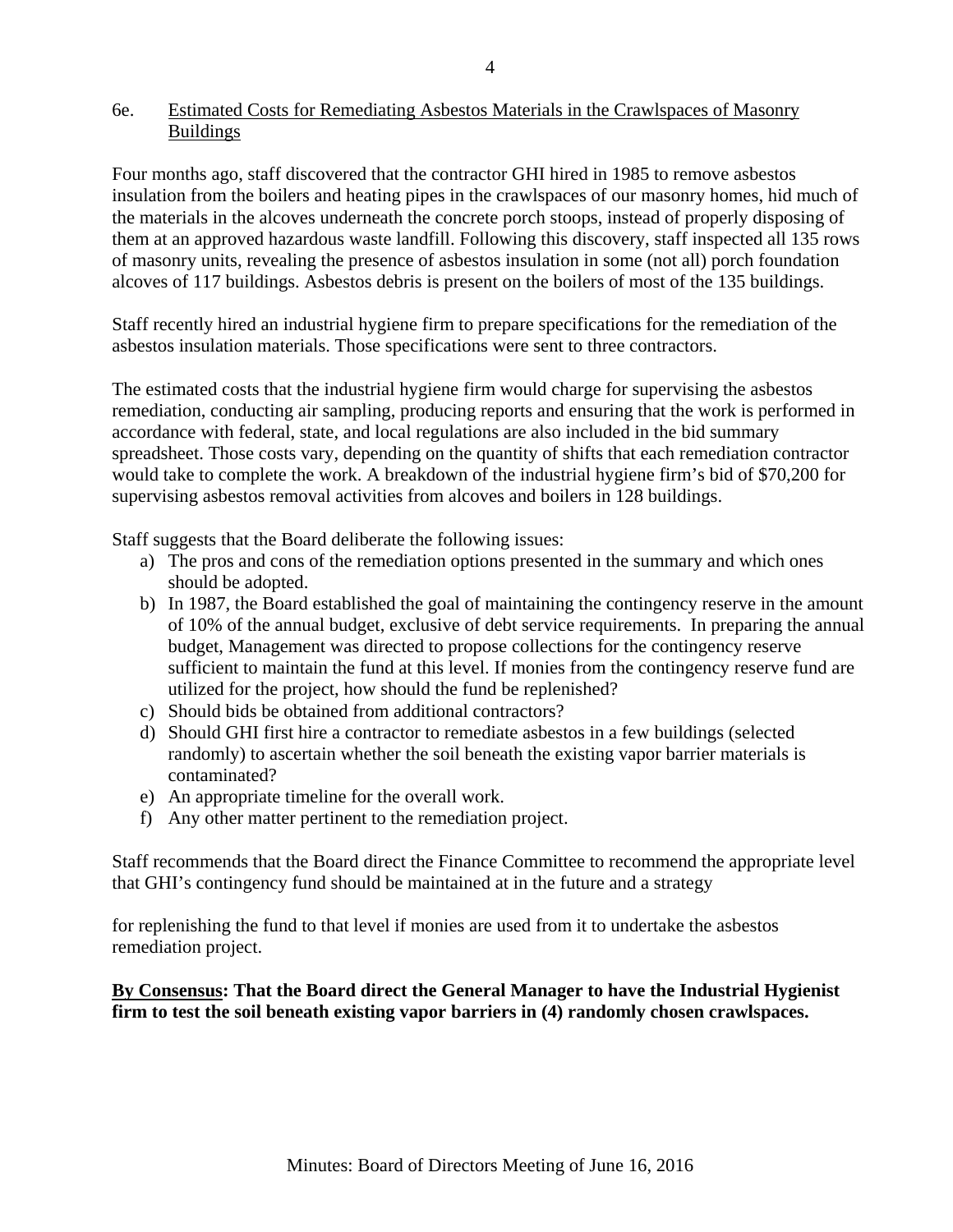| Moved: Hess |  | Seconded: Jones |
|-------------|--|-----------------|

Carried: 9-0

#### 6f. Audit Committee Recommendations

In a May 15, 2016 letter to the Board of Directors, the 2015-2016 Audit Committee provided supplemental communication it received from the Wegner auditors to inquiries they made to Wegner at the start of the audit. In its May  $15<sup>th</sup>$  letter, the Audit Committee highlighted and amplified several of the findings that pertain to real estate taxes, financing the home improvements project and investment oversight, and offered recommendations to the Board of Directors.

## Real Estate Taxes

The external auditors' found that staff collects fees as accurately as possible for the payment of real estate taxes billed each year by Prince George's County. The Audit Committee suggests that staff verify GHI units are being assessed by the County in a manner consistent with other types of property subject to real estate taxes, since fee-simple real estate assessments sometimes do not track as closely with the most recent sale prices as do GHI unit assessments. The Audit Committee's concern is that GHI is being taxed fairly, relative to other taxpayers in the County.

## **Motion: I move that the Board of Directors direct the Manager to prepare and submit a report to the Board by August 31, 2016 that includes the following information:**

- **a) An explanation about how GHI's properties are assessed by Prince George's County and how the current method of charging members for real estate taxes has evolved.**
- **b) A description of the actions that GHI has undertaken in the past to appeal common area tax assessments.**
- c) **A description of the conditions for which an appeal regarding an assessed property value may be beneficial to a member.**

| Moved: Hess | Seconded: Novinski | Amended |
|-------------|--------------------|---------|

**Amendment: To replace the word "Manager" with the words "Finance Committee".**  Moved: Jones Seconded: Marcavitch Carried: 5-4 Opposed: Brodd, James, Jones, Hess

**Motion as Amended: I move that the Board of Directors direct the Finance Committee to prepare and submit a report to the Board by August 31, 2016 that includes the following information:** 

- **a) An explanation about how GHI's properties are assessed by Prince George's County and how the current method of charging members for real estate taxes has evolved.**
- **b) A description of the actions that GHI has undertaken in the past to appeal common area tax assessments.**
- **c) A description of the conditions for which an appeal regarding an assessed property value may be beneficial to a member.**

Moved: Hess Seconded: Novinski Failed: 2-6-1 Opposed: Brodd, Hess, James, McFadden, Jones, Skolnik Abstained: Novinski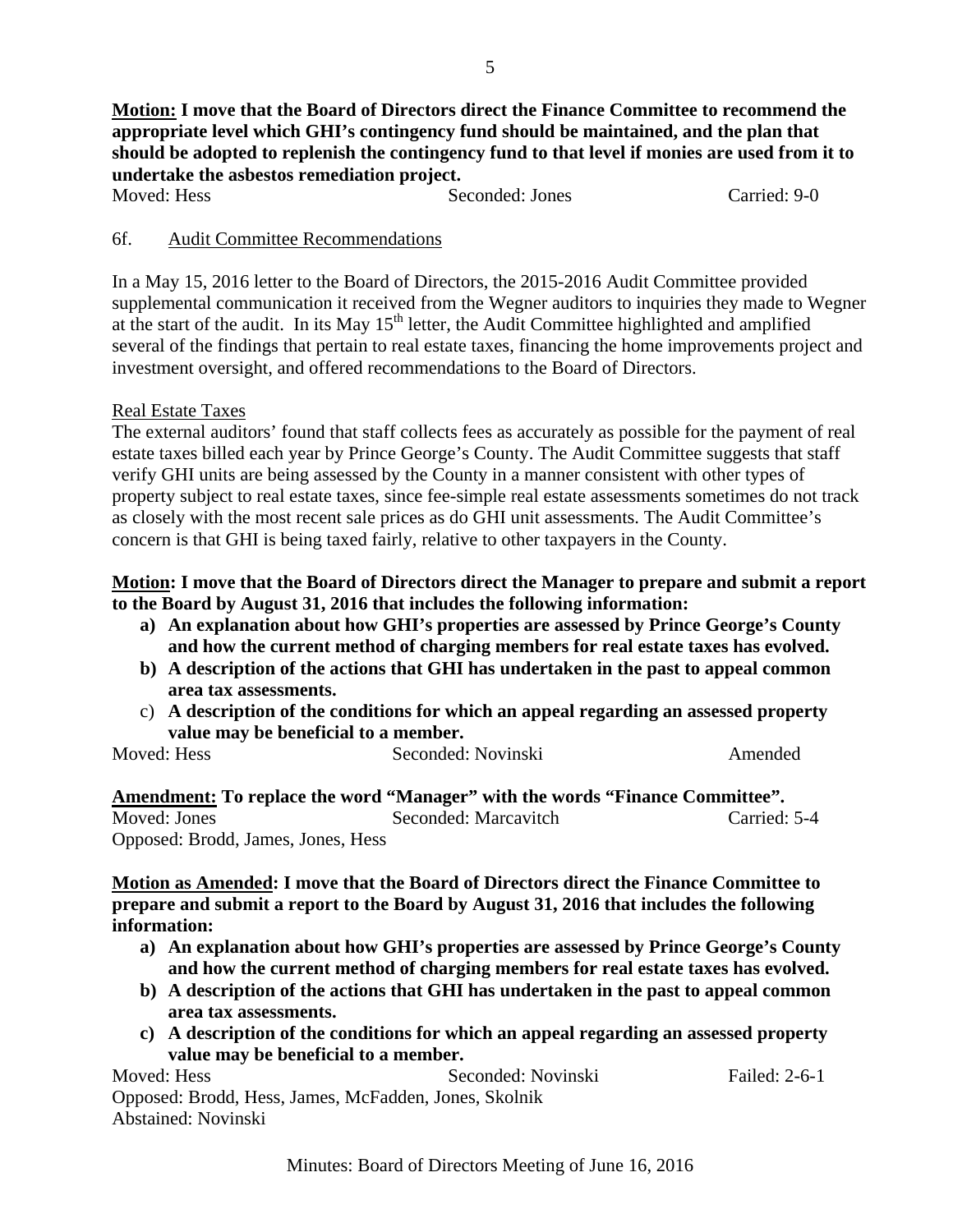Financing the Home Improvements Program

The Audit Committee agrees with the auditor's finding that it is possible investments needed in the short term for the HIP could lose value before being redeemed. The audit stated that money will be needed from the investments in the short run for the HIP. Currently that money is in instruments that may lose value. The committee feels strongly that the money needs to be protected.

**Motion: I move that the Board of Directors direct the Investment Committee to prepare and submit a report to the Board by August 31, 2016 that includes the following information:** 

- **a) A report that shows the current distribution of GHI's funds in the corporate bond ladder, bond funds and cash/cash equivalent accounts and the rationales for those investments.**
- **b) A cash flow summary that shows the estimated amount of funds that may be required annually for the Homes improvement Program.**
- **c) The pros and cons of investing monies required in the short-term, in mutual funds or corporate bonds as compared to other financial instruments that are allowed in GHI's investment policy.**

Moved: Jones Seconded: Holland Failed: 3-5-1 Opposed: Brodd, James, Hess, Novinski, Skolnik Abstained: McFadden

## **By Consensus: To move to Item 6i on the agenda.**

## 6i. Reported Anecdote of Discrimination by Realtors against Prospective Home Buyers

Last year, an Audit Committee member requested the Board to investigate a reported anecdote of discrimination against prospective GHI home buyers by a realtor. The Manager spoke with a member (referred by the Audit committee member) who alleged that during an open house event, the member witnessed a realtor making adverse remarks about GHI's operations to persons of a particular ethnic demographic group during an open house event, that might have dissuaded them from wanting to purchase a GHI unit.

## *Brief discussion no action taken.*

## 6j. Citations Received from the Maryland Department of Labor. Licensing and Regulation

Ralph reported that in a response to a complaint from an employee regarding the recent discovery of asbestos in masonry crawlspaces, an industrial hygienist from the Maryland Department of Labor, Licensing and Regulation (MDLLR) inspected a crawlspace on 3/15/2016 and met with staff to discuss various safety procedures and examine documents such as safety training records, files of safety data sheets, etc.

The Citation and Notification of Penalty is a result from the 3/15/2016 inspection that staff received on 6/14/2016. There are eight citations in the report. Staff has already taken actions to address all five of the "Other-than-Serious" violations. However, there are three citations regarding stairways of boiler rooms that are regarded as "Serious" violations which may be prohibitively expensive to rectify at 135 buildings. Staff recommends that GHI file a "Notice of Contest" to contest the citations and penalty for at least two of the "Serious" violations, i.e.: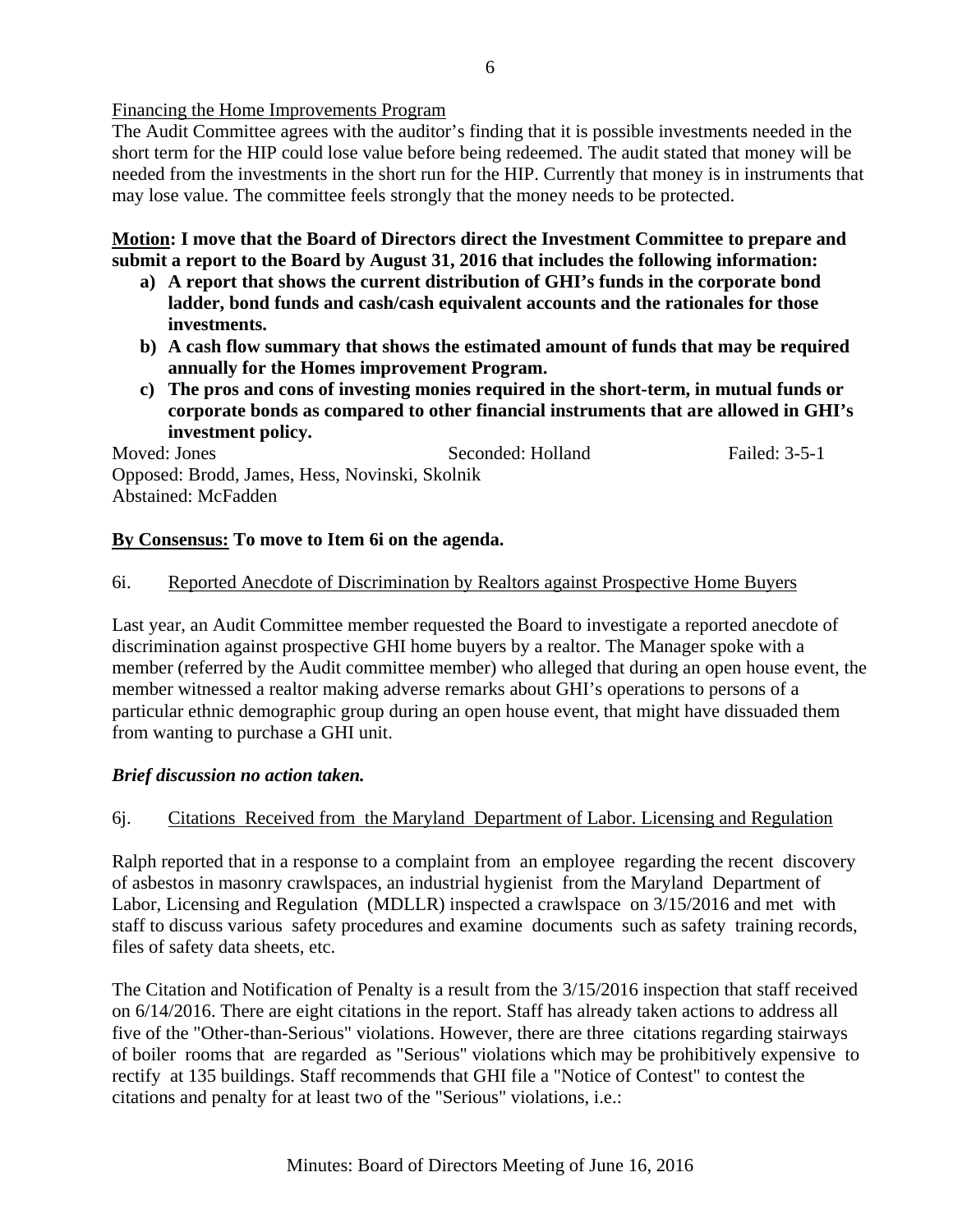## *1. Rise height and tread width were not uniform throughout any flight of stairs including any foundation structure used as one or more threads of the stairs*

# *2. Vertical clearance above any stair tread to an overhead obstruction was not at least 7 feet measured from the leading edge of the tread.*

Rectifying the third "Serious" violation i.e. "Handrails were not provided on at least one side of closed stairways preferably on the right side descending" would cost much less than correcting the two other "Serious" violations listed above.

| Motion: I move to extend the meeting for thirty minutes. |                 |              |  |  |  |
|----------------------------------------------------------|-----------------|--------------|--|--|--|
| Moved: Hess                                              | Seconded: James | Carried: 8-0 |  |  |  |

Holland was out of the room during the vote.

Extensive discussion ensued with the following action taken.

**Motion: I move that the Board of Directors direct the General Manager to file a notice of contest to the finding of MOSH in their citation and notification of penalty dated 6/9/16 case No: I4198-003-16.** 

Moved: Hess Seconded: Marcavitch Carried: 9-0

## **By Consensus: That the General Manager seek an attorney to advise GHI in its appeal of the citations.**

## 6k. Selection of Utility Compatible Trees for GHI

Tami Watkins of Pepco has established a line of credit in the amount of \$21,000 at Stadler Nurseries that will allow GHI to purchase utility compatible trees to replace 104 trees that Pepco will remove in accordance with its vegetation control plan that GHI approved.

**Motion: I move that the Board of Directors direct the Woodlands Committee to recommend appropriate locations in the GHI community for planting 104 trees that are acquired under Pepco's voucher program and the types of trees that should be planted in those locations. The Woodlands Committee shall submit its recommendation to the Board by August 19, 2016.**  Moved: Marcavitch Seconded: Hess Substituted

**Substitute Motion: I move that the Board of Directors direct the Woodlands Committee to recommend how to spend up to the \$21,000 made available by Pepco to GHI for utility compatible trees, and that the Committee submit its recommendation by August 19, 2016.**  Moved: Brodd Seconded: Hess Carried: 9-0

# 7. Items of Information

- a. July  $4^{th}$  Holiday GHI offices will be closed on Monday, July  $4^{th}$  in observance of Independence Day. Emergency maintenance service will be available.
- b. Strategic Planning Meeting The Board will hold its Strategic Planning Work Session on Sunday, July  $24<sup>th</sup>$  from noon to 6pm.